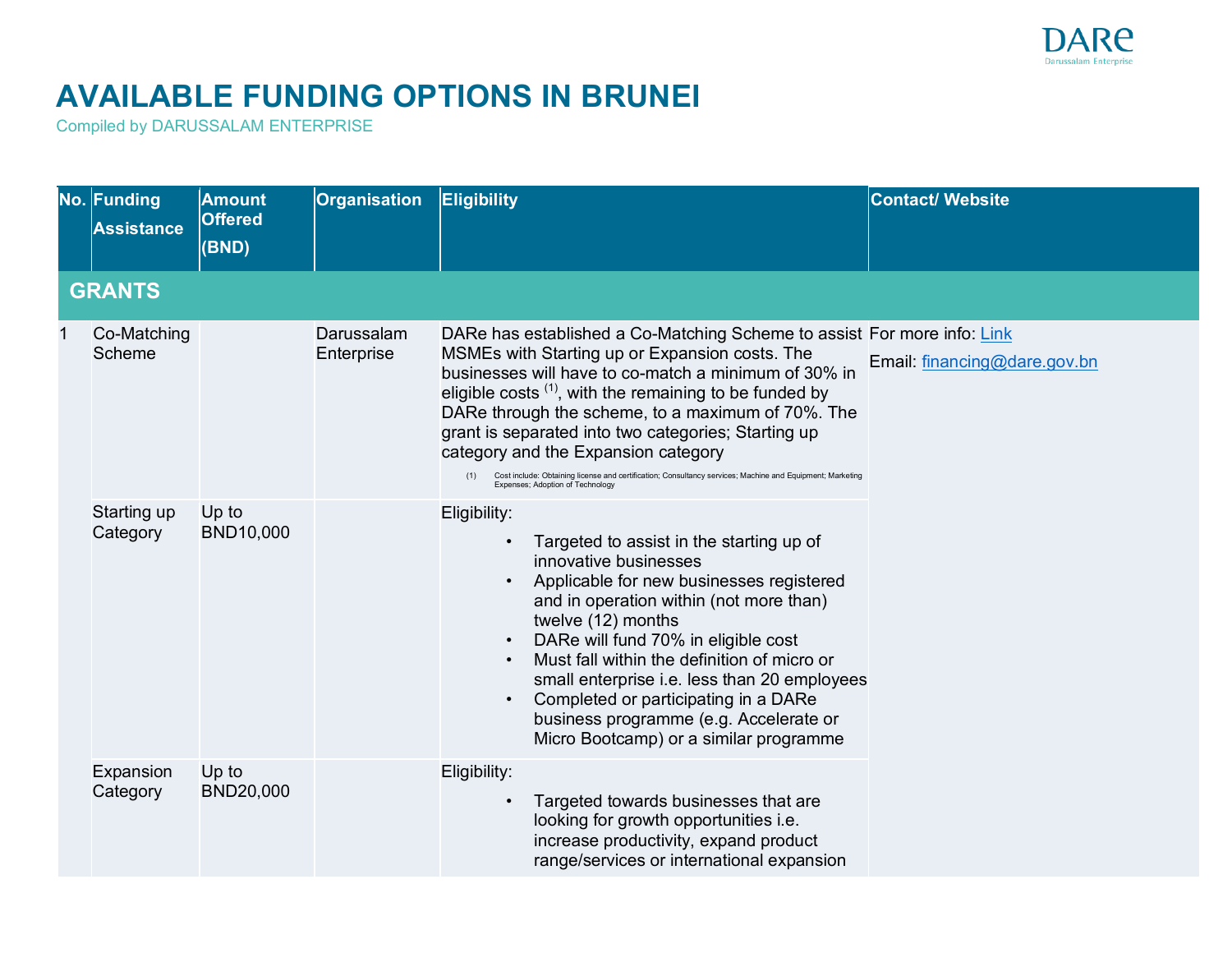

|                |                                                |                              |              | Applicable for businesses that have been<br>registered and in operation for more than<br>twelve (12) months<br>DARe will fund 70% in eligible costs<br>Must fall within the definition of micro, small<br>or medium enterprise i.e. have fewer than<br>100 employees<br>Must practice proper book-keeping, and are<br>able to provide at least six (6) months to<br>one (1) year of financial records (depending<br>on the nature of the business)<br>Sole Proprietorship and Partnership<br>businesses are encouraged to convert the<br>status of their existing business into<br>Sendirian Berhad (Sdn Bhd)                                                                                                                                                                                                                                                                                                                                                                                                                                                                                                                                                                             |                                                                          |
|----------------|------------------------------------------------|------------------------------|--------------|-------------------------------------------------------------------------------------------------------------------------------------------------------------------------------------------------------------------------------------------------------------------------------------------------------------------------------------------------------------------------------------------------------------------------------------------------------------------------------------------------------------------------------------------------------------------------------------------------------------------------------------------------------------------------------------------------------------------------------------------------------------------------------------------------------------------------------------------------------------------------------------------------------------------------------------------------------------------------------------------------------------------------------------------------------------------------------------------------------------------------------------------------------------------------------------------|--------------------------------------------------------------------------|
| $\overline{2}$ | <b>Small Grants Rolling basis</b><br>Programme | of up to<br><b>BND30,000</b> | U.S. Embassy | A Grant or Cooperative Agreement (1) to support non-<br>profit, non-governmental organisations in Brunei<br>Darussalam<br>Must be innovative initiatives that fulfill the<br>United States Government's key priorities <sup>(2)</sup><br>Demonstrate the ability to manage and<br>implement donor-funded projects with<br>adequately functional management system<br>Eligibility:<br>Applying organisations must obtain the following:<br>System for Award Management (SAM)<br><b>Registration link</b><br>Dun & Bradstreet (D&B) Number, NCAGE<br>Code and register in SAM (System for<br>Award Management) which takes up to five<br>(5) business days link<br>NATO Commercial and Government Entity<br>(NCAGE) Code $(3)$ which takes up to three<br>(3) business days link<br>A legal instrument that facilitates the transfer of something of value from federal executive agencies<br>Key priorities include: Environment; Civic Education; Civil Society Development; Culture and Arts;<br>Journalism; Entrepreneurship/Innovation/Digital Economy; COVID Resiliency<br>A code assigned to businesses providing a product or service to the United States (U.S.) Government<br>(3) | For more info: Link<br>Email: EmbassyBruneiPAS@state.gov<br>Tel: 2387400 |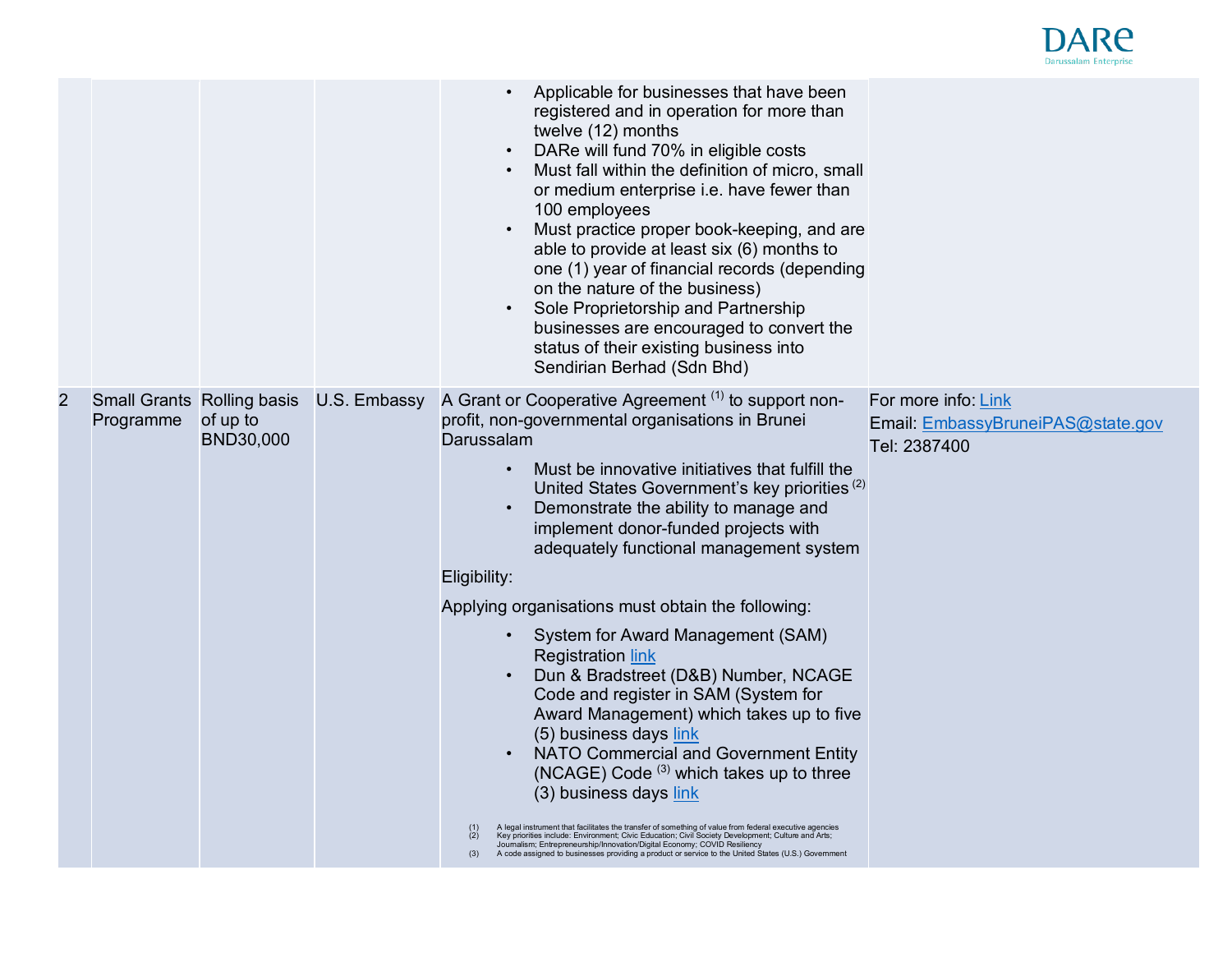

| 3              | <b>Skim</b><br>Pembiayaan<br>Kebajikan                                                     | <b>Disclosed</b><br>upon<br>engagement | Haji Hassanal<br><b>Bolkiah</b>                         | Yayasan Sultan A Welfare Financing Scheme that supports the<br>government's effort to help improve the self-sufficiency<br>of those in need through entrepreneurship programmes<br>Eligibility:<br>by LiveWIRE Brunei                                                                                                                                                                                                                                                                                                                                                                                                                                                                                                        | Applicants are required to complete a<br>series of entrepreneurial programmes run                                                                                                                                                                                                                        | For more info: Link<br>Tel: 2234085/2234087/2234530 |
|----------------|--------------------------------------------------------------------------------------------|----------------------------------------|---------------------------------------------------------|------------------------------------------------------------------------------------------------------------------------------------------------------------------------------------------------------------------------------------------------------------------------------------------------------------------------------------------------------------------------------------------------------------------------------------------------------------------------------------------------------------------------------------------------------------------------------------------------------------------------------------------------------------------------------------------------------------------------------|----------------------------------------------------------------------------------------------------------------------------------------------------------------------------------------------------------------------------------------------------------------------------------------------------------|-----------------------------------------------------|
| $\overline{4}$ | Geran Belia<br>Membangun                                                                   | Up to<br><b>BND2,000</b>               | Ministry of<br><b>Home Affairs</b>                      | Set up to encourage youth and entrepreneurship<br>involvement within Brunei Darussalam<br>$\bullet$<br>vision<br>Kebeliaan 3K (Kemimpinan,                                                                                                                                                                                                                                                                                                                                                                                                                                                                                                                                                                                   | Registered business under the Majlis<br>Perundingan Mukim & Kampung (MPMK)<br>Must display exceptional economic projects<br>towards achieving the Wawasan 2035<br>Priority towards the winners of "Program"<br>Kemasyarakatan dan Keusahawan)" by the<br><b>Tutong Village Consulative Council (MPK)</b> | Email: info@moha.gov.bn<br>Tel: 2223225             |
| 5              | "Penjana"<br>Productivity<br>and<br>Efficiency<br>Joint-Funding<br>for Digital<br>Adoption | Up to<br><b>BND5,000</b>               | Authority for<br>Info-<br>Technology<br>Industry (AITI) | AITI introduces the Productivity and Efficiency Joint-<br>Funding for Digital Adoption, "PENJANA" which aims to Email: info@aiti.gov.bn<br>communications encourage the adoption of digital solutions by MSMEs<br>through financial funding up to 70% for a period of one<br>year<br>Currently offering financing support on locally developed<br>pre-approved digital solutions on:<br>E-commerce<br>Digital Point of Sales (POS)<br>AITI will provide funding support for the local MSMEs in<br>the form of subsidized subscription fees. The Amount<br>will be based on the annual turnover $(1)$ of the business,<br>with funding cap of BND5k for each MSME, as follow<br><b>MSME Average Annual</b><br><b>Turnover</b> | <b>AITI Funding</b>                                                                                                                                                                                                                                                                                      | For more info: Link<br>Tel: 2323232                 |
|                |                                                                                            |                                        |                                                         | Above BND100k                                                                                                                                                                                                                                                                                                                                                                                                                                                                                                                                                                                                                                                                                                                | 50% of total annual cost                                                                                                                                                                                                                                                                                 |                                                     |
|                |                                                                                            |                                        |                                                         | BND50.10k to BND100k                                                                                                                                                                                                                                                                                                                                                                                                                                                                                                                                                                                                                                                                                                         | 60% of total annual cost                                                                                                                                                                                                                                                                                 |                                                     |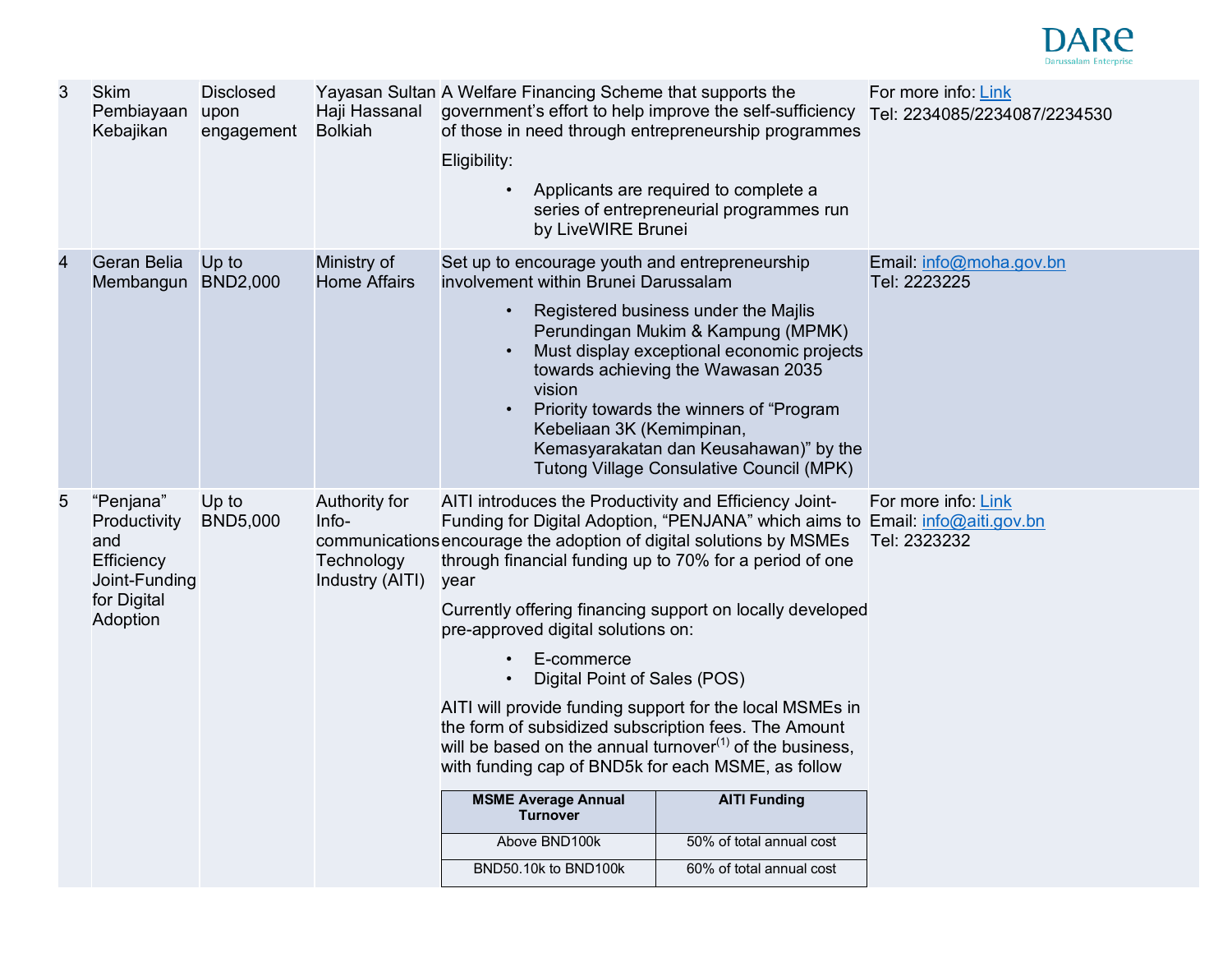

|   |                                              |                                                    | Eligibility:<br>$\bullet$<br>(1)<br>(2) | Up to BND50k<br>(100) employees<br>$(2)$ years<br>not have bankruptcy or any legal<br>years<br>years<br>submitting application<br>Total sales for a period of one (1) year<br>Process of dissolving a company | 70% of total annual cost<br>Registered business in Brunei Darussalam<br>Must be 100% local Bruneian ownership<br>Business must have less than one hundred<br>Business must be operation for at least two<br>Sole proprietorships and partnerships, must<br>proceedings issued in the name of the<br>business or name(s) of registered<br>proprietor/partners over the past two (2)<br>Limited companies must not have any<br>winding up $(2)$ proceedings or legal<br>proceedings issued over the past two (2)<br>It is preferable to submit an updated report<br>to Online Business Reporting (OBR) under<br>the Ministry of Finance and Economy at<br>least six (6) months before date of |                                                                             |  |
|---|----------------------------------------------|----------------------------------------------------|-----------------------------------------|---------------------------------------------------------------------------------------------------------------------------------------------------------------------------------------------------------------|---------------------------------------------------------------------------------------------------------------------------------------------------------------------------------------------------------------------------------------------------------------------------------------------------------------------------------------------------------------------------------------------------------------------------------------------------------------------------------------------------------------------------------------------------------------------------------------------------------------------------------------------------------------------------------------------|-----------------------------------------------------------------------------|--|
| 6 | Modal<br>Berusaha &<br>Peralatan<br>Berniaga | Agihan Zakat Amount varies Ministry of<br>the item | Eligibility:                            | raw materials and inventory)<br>No source of income or wealth<br>basis needs                                                                                                                                  | Asnaf Fakir Miskin by the Brunei Islamic Religious<br>by the cost of Religious Affairs Council is set up to provide capital assistance for<br>people-in-need in the form of Zakat. Capital aid for the<br>businesses are in the form of assets (e.g. machinery,<br>Are not able to fulfill half of the family's                                                                                                                                                                                                                                                                                                                                                                             | For more info: Link<br>Email: info.kheu@mora.gov.bn<br>Tel: 2382525/2382526 |  |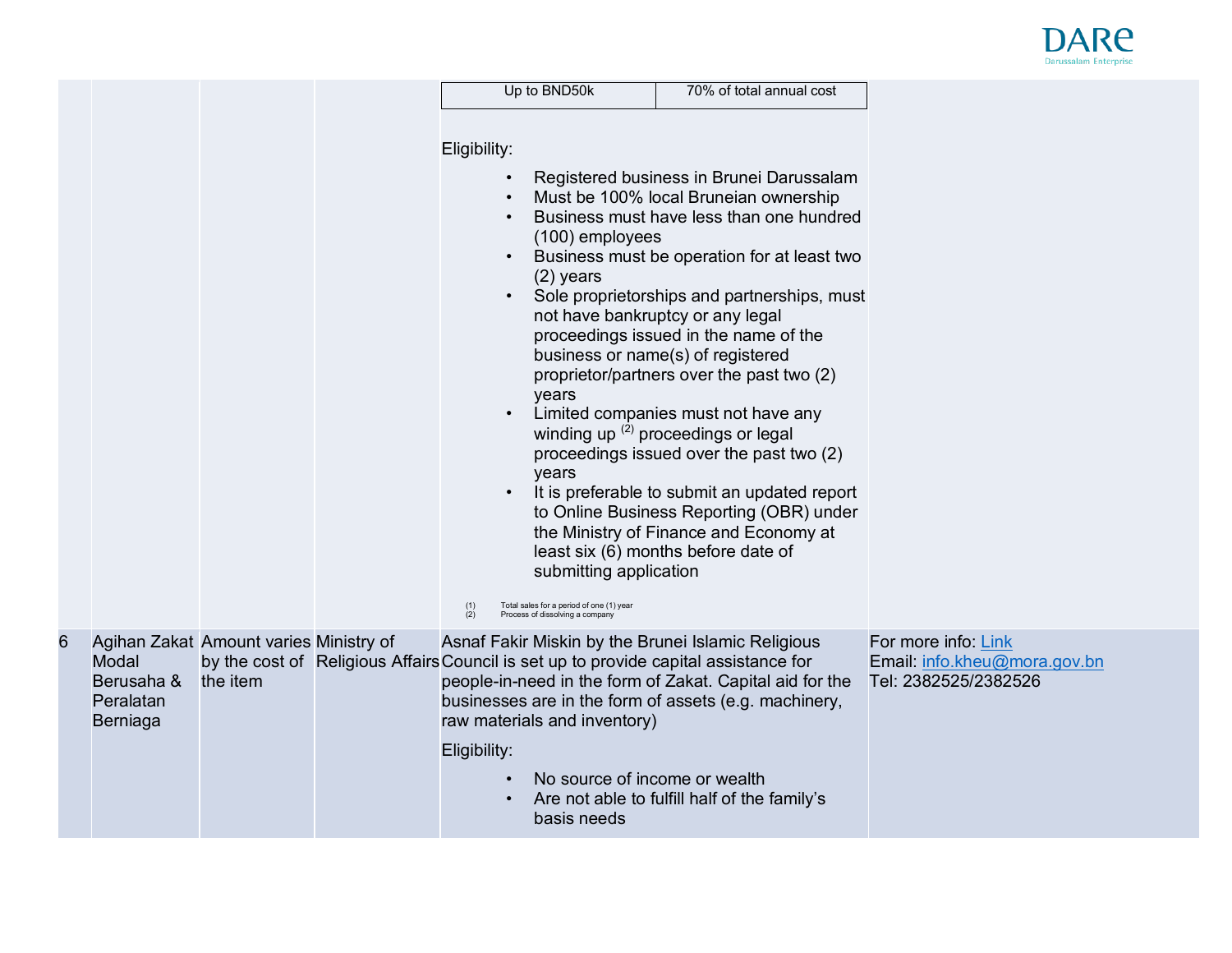

| 7 | <b>Bantuan</b><br>Kewangan | <b>Disclosed</b><br>upon<br>engagement                                     | Ministry of<br><b>Sports</b> | The Youth Development Centre is a post-secondary<br>Culture Youth & institution that provides basic vocational training skills in Email: info@japem.gov.bn<br>entrepreneurship and financing<br>Eligibility:<br>Applicants must undergo entrepreneurship<br>courses provided by the Youth<br>Development Centre (e.g. The Plant<br>Programme, Bright Ideas Programme or<br>Independent Youth Camp)<br>Must be disciplined and committed to<br>complete the programme<br>Good attendance according to the<br>programme<br>Show determination to attain financial<br>assistance                                                                  | For more info: Link<br>Tel: 2381903/2381905/2382911 |
|---|----------------------------|----------------------------------------------------------------------------|------------------------------|------------------------------------------------------------------------------------------------------------------------------------------------------------------------------------------------------------------------------------------------------------------------------------------------------------------------------------------------------------------------------------------------------------------------------------------------------------------------------------------------------------------------------------------------------------------------------------------------------------------------------------------------|-----------------------------------------------------|
|   |                            | <b>CASH PRIZE COMPETITIONS</b>                                             |                              |                                                                                                                                                                                                                                                                                                                                                                                                                                                                                                                                                                                                                                                |                                                     |
| 8 | <b>Business</b><br>Awards  | <b>First Place:</b><br><b>BND5,000</b><br>Second Place:<br><b>BND2,500</b> | <b>Brunei</b>                | Shell LiveWIRE LiveWIRE Brunei Business Awards is designed to<br>reward and recognise outstanding young entrepreneurs Email: enquire@livewirebrunei.com<br>who produce high quality business plans and conduct<br>impressive business operations.<br>Open Category:<br>Participants are Brunei Citizen or<br>Permanent resident<br>Business must be operating for more than 2<br>years<br>5 focus areas (i.e. Agrotechnology,<br>Digitalisation, Smart Manufacturing, Energy<br>Transition and Waste Management)<br>Provide a working prototype (if applicable)<br>Previous winners of the Business Awards<br>are not permitted to participate | For more info: Link<br>Tel: 2353094                 |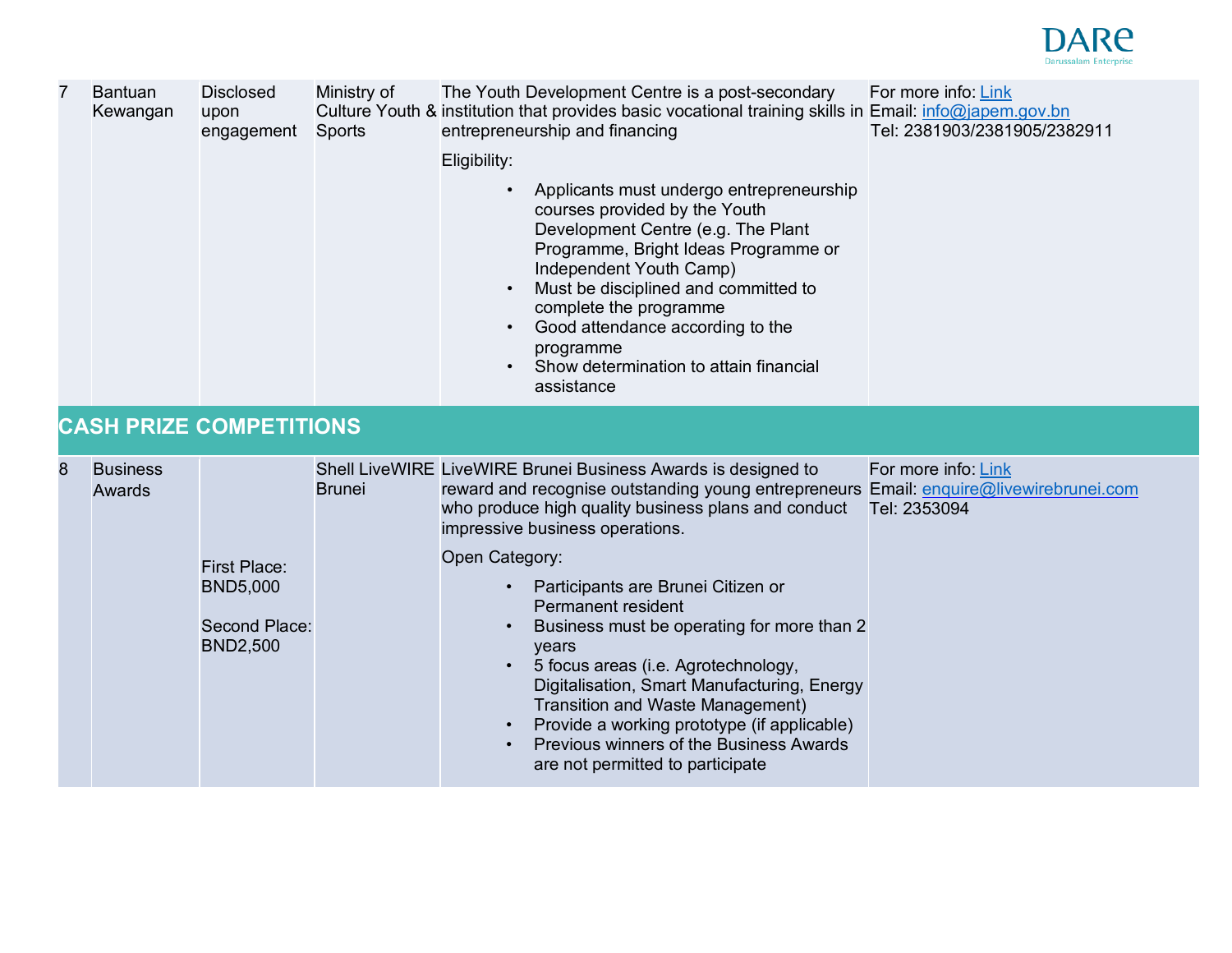

|   | Hackathon                              | <b>First Place:</b><br><b>BND5,000</b><br>Second Place:<br><b>BND2,500</b><br><b>First Place:</b><br><b>BND2,000</b><br>Second Place:<br><b>BND1,500</b><br>Third Place:<br><b>BND1,000</b> |                                                                                                                                                                                                                                                               | <b>Higher Institution Category:</b><br>Inclusive learning institutes; UBD, UTB,<br>$\bullet$<br>IBTE, PB, UNISSA & Private Colleges<br>Participants are Brunei Citizen or<br>Permanent resident<br>Business ideas must be in the ideation<br>stage<br>5 focus areas (i.e. Agrotechnology,<br>Digitalisation, Smart Manufacturing, Energy<br>Transition and Waste Management)<br>Previous winners of the Business Awards<br>$\bullet$<br>are not permitted to participate<br>A 3-day hackathon designed to stimulate the<br>entrepreneurial capacity of the youth to work together<br>and develop suitable solutions focusing on 5 core areas;<br>Agrotechnology, Waste Management, Digitalisation,<br>Smart Manufacturing and Energy Transition<br>Open for students in higher learning<br>institutes; UBD, UTB, IBTE, PB, UNISSA &<br><b>Private Colleges</b> |                                                 |
|---|----------------------------------------|---------------------------------------------------------------------------------------------------------------------------------------------------------------------------------------------|---------------------------------------------------------------------------------------------------------------------------------------------------------------------------------------------------------------------------------------------------------------|----------------------------------------------------------------------------------------------------------------------------------------------------------------------------------------------------------------------------------------------------------------------------------------------------------------------------------------------------------------------------------------------------------------------------------------------------------------------------------------------------------------------------------------------------------------------------------------------------------------------------------------------------------------------------------------------------------------------------------------------------------------------------------------------------------------------------------------------------------------|-------------------------------------------------|
| 9 | <b>Brunei ICT</b><br>Awards<br>(BICTA) | <b>Between</b><br>BND1,000 -<br>BND10,000<br>the category                                                                                                                                   | Ministry of<br><b>Transport and</b><br>Infocommunic<br>(depending on ations (MTIC),<br>Authority for<br>Info-<br>Communicati<br>ons Technology<br>Industry of<br><b>Brunei</b><br>Darussalam<br>(AITI) and<br><b>InfoCom</b><br>Federation of<br>Brunei (IFB) | School Category:<br>• Shall be conducted by a student or a group<br>of students from a local Secondary school in Tel: 2323232 ext.6670/6693/6673<br><b>Brunei Darussalam</b><br><b>Tertiary Category:</b><br>· Shall be conducted by a tertiary (or<br>undergraduate) student or a group of tertiary<br>students. And it shall be conducted by a<br>student or a group of students who are<br>registered as active undergraduate students<br>in higher-learning local institutions, such as<br>local college or local university level in<br><b>Brunei Darussalam</b>                                                                                                                                                                                                                                                                                          | For more info: Link<br>Email: bicta@aiti.gov.bn |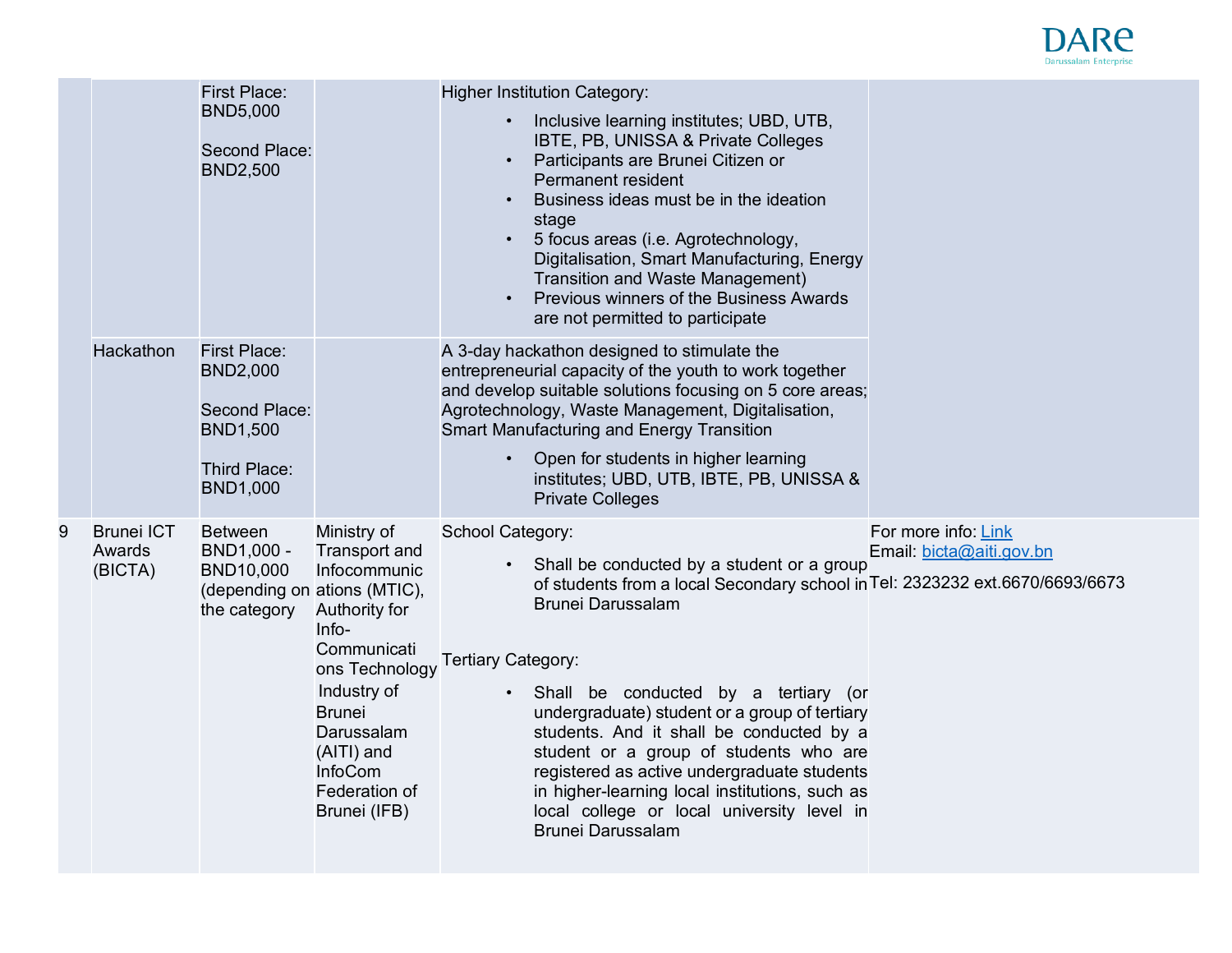

|  |                                  |                                          |                     | ICT Industry Category:                                                                                                                                                                                                                                                                                                                                                                                                |                                                                   |
|--|----------------------------------|------------------------------------------|---------------------|-----------------------------------------------------------------------------------------------------------------------------------------------------------------------------------------------------------------------------------------------------------------------------------------------------------------------------------------------------------------------------------------------------------------------|-------------------------------------------------------------------|
|  |                                  |                                          |                     | Shall be conducted by a locally registered ICT business,<br>by an individual (or a group of individuals) or by Start-<br><b>Ups</b>                                                                                                                                                                                                                                                                                   |                                                                   |
|  | <b>BANKING FACILITIES</b>        |                                          |                     |                                                                                                                                                                                                                                                                                                                                                                                                                       |                                                                   |
|  | 10 Financing                     | To be<br>disclosed<br>upon<br>engagement | <b>Baiduri Bank</b> | Provides short-term or medium-term capital for<br>companies to expand or operate<br>Eligibility:<br>Registered business in Brunei Darussalam<br>Minimum of one (1) year in business<br>operations<br>Minimum of BND100,000 in business<br>$\bullet$<br>annual turnover                                                                                                                                                | For more info: Link<br>Email: enquiry@baiduri.com<br>Tel: 2449666 |
|  | SME Working To be<br>Capital     | disclosed<br>upon<br>engagement          |                     | An overdraft facility to help businesses meet their<br>monthly expenses and stock purchasing requirements.<br>Includes; flexible credit arrangement and interest are<br>calculated daily based on the amount utilized and<br>charged monthly<br>Eligibility:<br>Registered business in Brunei Darussalam<br>Minimum of one (1) year in business<br>operations<br>Minimum of BND100,000 in business<br>annual turnover |                                                                   |
|  | <b>SME</b><br>Instalment<br>Loan | To be<br>disclosed<br>upon<br>engagement |                     | Flexible financing solutions to support business growth<br>with repayment options from one (1) to three (3) years<br>and other premium benefits<br>Eligibility:<br>Registered business in Brunei Darussalam<br>Minimum of one (1) year in business<br>operations<br>Minimum of BND100,000 in business<br>annual turnover                                                                                              |                                                                   |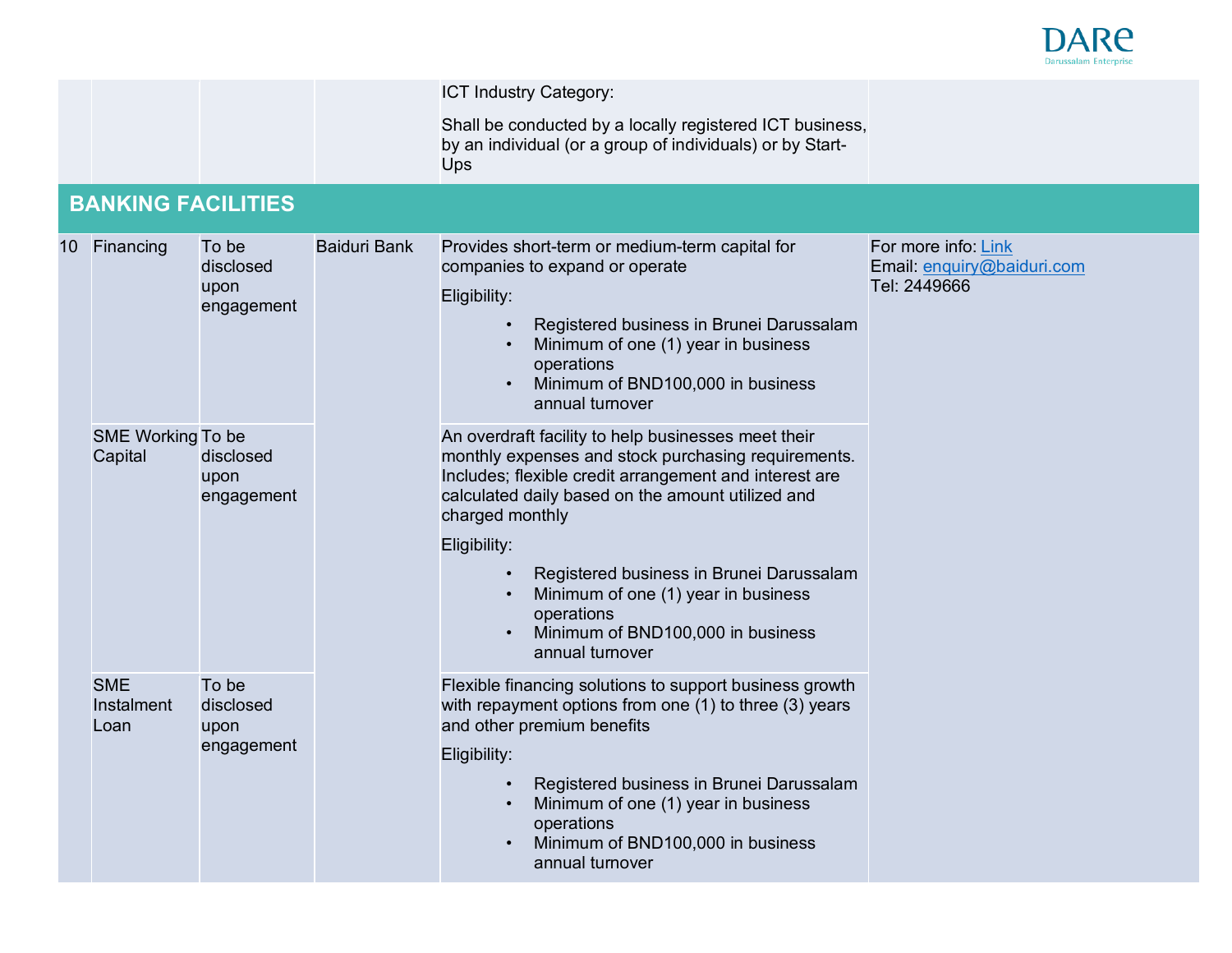

| <b>SME Indent</b><br>Financing                                 | To be<br>disclosed<br>upon<br>engagement | A variable facility to finance a business's import<br>purchases after securing a sales order based on indent<br>or purchase order from the Brunei Government, semi-<br>government organisations or other companies<br>Flexibility of a Term Loan at a fixed rate on<br>short-term basis. Reset the interest rate<br>every 30,60,90 or 120 days<br>Monthly service interest and principal, plus<br>interest at the end of the loan tenor or upon<br>payment receipt<br>Upfront collection of interest. Principal<br>repayment to be collected upon receipt of<br>payment or at the end of the loan tenor<br>Eligibility:<br>Registered business in Brunei Darussalam<br>Minimum of one (1) year in business<br>operations<br>Minimum of BND100,000 in business<br>annual turnover |
|----------------------------------------------------------------|------------------------------------------|----------------------------------------------------------------------------------------------------------------------------------------------------------------------------------------------------------------------------------------------------------------------------------------------------------------------------------------------------------------------------------------------------------------------------------------------------------------------------------------------------------------------------------------------------------------------------------------------------------------------------------------------------------------------------------------------------------------------------------------------------------------------------------|
| <b>SME Account To be</b><br>Receivables disclosed<br>Financing | upon<br>engagement                       | Assign the receivables to the bank and receive<br>financing for a percentage of the invoice value $(1)$<br>Benefits include improving the business's cash flow and<br>potentially securing profits by accessing supplier<br>discount for early payment                                                                                                                                                                                                                                                                                                                                                                                                                                                                                                                           |
|                                                                |                                          | Eligibility:<br>Registered business in Brunei Darussalam<br>Minimum of one (1) year in business<br>operations<br>Minimum of BND100,000 in business<br>annual turnover<br>Amount of financing is subject to the Bank's evaluation and sole discretion<br>(1)                                                                                                                                                                                                                                                                                                                                                                                                                                                                                                                      |
| <b>SME</b><br>Property<br>Financing                            | To be<br>disclosed<br>upon<br>engagement | Secure funds to purchase shop houses, property for<br>staff quarters, warehouses and other business real<br>estate. Business owners are also able to finance<br>existing properties for greater savings                                                                                                                                                                                                                                                                                                                                                                                                                                                                                                                                                                          |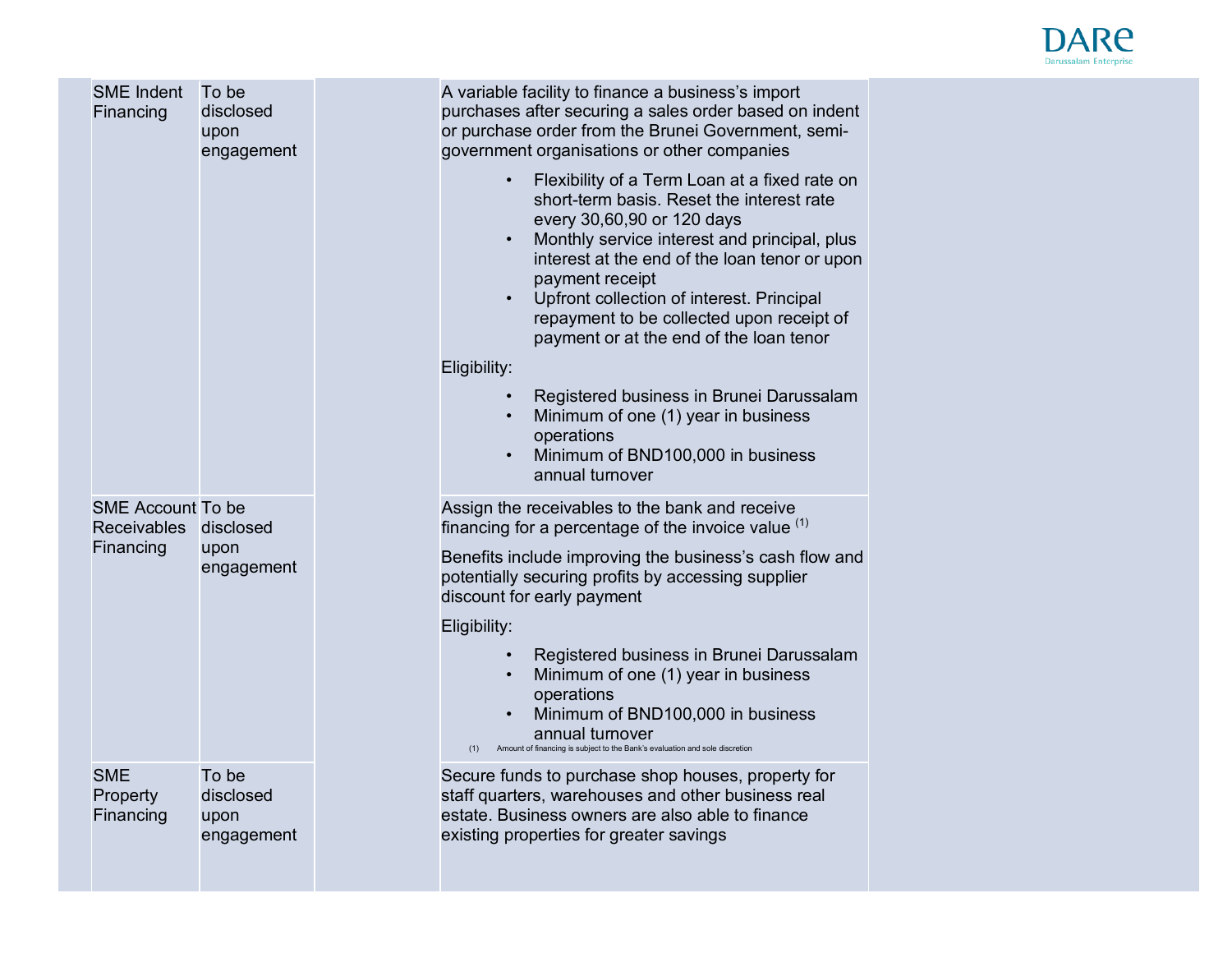

|    | <b>SME Fully</b>            | To be                                    |             | Choice of flexible repayment period ranging<br>from one (1) to nine (9) years<br>Eligibility:<br>Registered business in Brunei Darussalam<br>Minimum of one (1) year in business<br>operations<br>Minimum of BND100,000 in business<br>annual turnover<br>Access to funds for business operational expenses or                                                                                                                                                                  |                                                                      |
|----|-----------------------------|------------------------------------------|-------------|---------------------------------------------------------------------------------------------------------------------------------------------------------------------------------------------------------------------------------------------------------------------------------------------------------------------------------------------------------------------------------------------------------------------------------------------------------------------------------|----------------------------------------------------------------------|
|    | Cash<br>Secured<br>Facility | disclosed<br>upon<br>engagement          |             | purchase of fixed assets using the business owner's<br>term deposit as security<br>Term deposits may be in Brunei Dollar<br>(BND) or major foreign currencies<br>Available facilities include Overdraft, Term<br>Loan, Labour Guarantee, Custom<br><b>Guarantee and Performance Bonds</b><br>Eligibility:<br>Registered business in Brunei Darussalam<br>Minimum three (3) years of business<br>operation<br>Minimum of BND100,000 in annual turnover                           |                                                                      |
| 11 | Nagad<br>Financing          | To be<br>disclosed<br>upon<br>engagement | <b>BIBD</b> | Short-term revolving financing in the form of an<br>overdraft facility which may be utilized over the period of Email: cbd.ccm@bibd.com.bn/<br>the financing.<br>Purpose:<br>To provide an additional working capital (e.g. to pay<br>overhead expenses) and as standby fund for operation.<br>The amount of financing will depend on the cash flow of<br>the company, the timing of receipts and payments,<br>seasonal trends in the sales and so on.<br><b>Other Details:</b> | For more info: Link<br>corporate.banking@bibd.com.bn<br>Tel: 2238181 |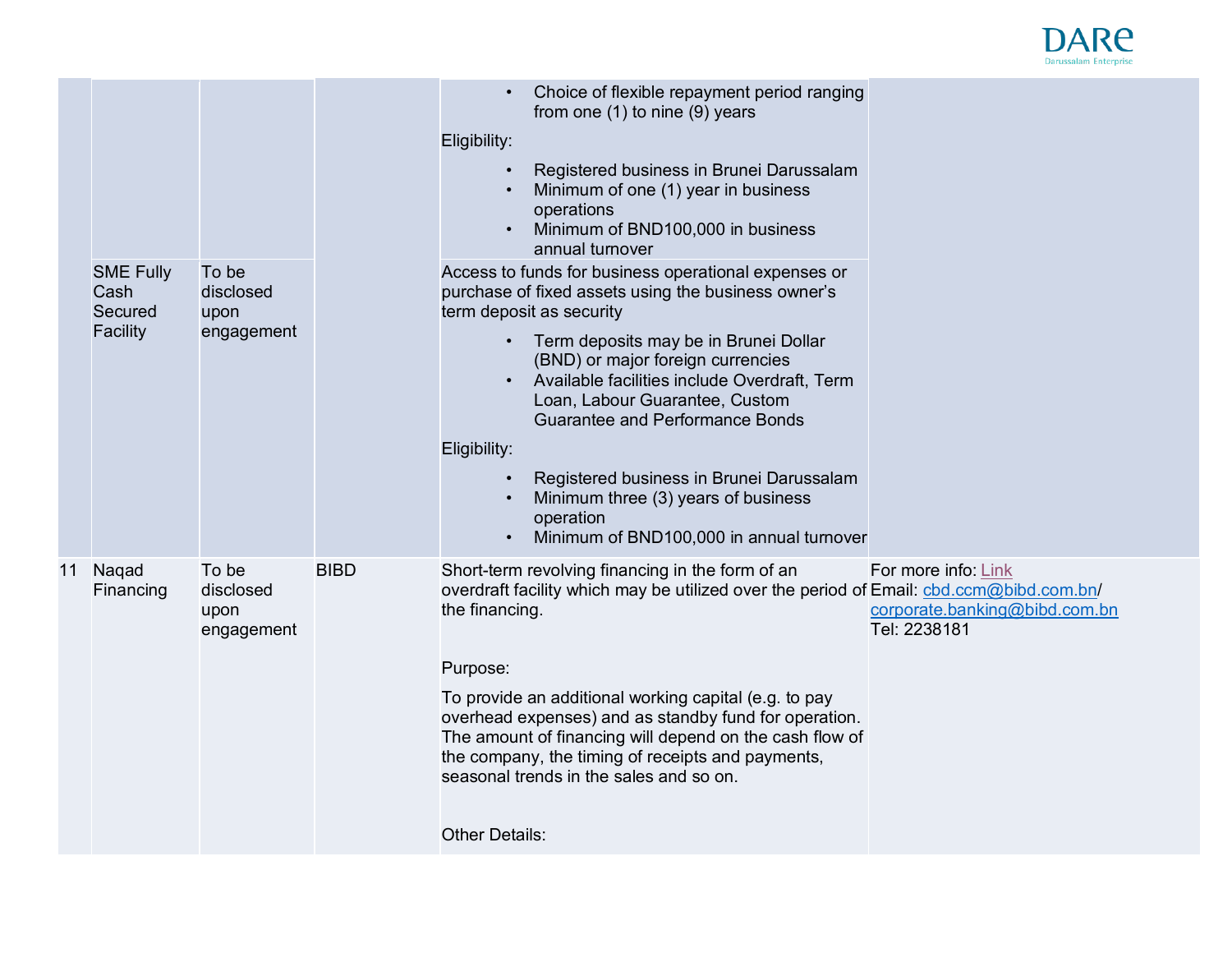

|                                |                                          | Generally, the maximum financing period is twelve (12)<br>months and is renewable upon maturity subject to<br>satisfactory performance of the account. The profit<br>charged for the financing shall be calculated on a daily<br>utilisation basis and the rate is subject to the Bank's<br>prevailing risk mitigation and pricing guidelines.<br>Repayment shall be made by means of monthly profits<br>payment and lump sum settlement of principal at the<br>end of the financing tenor        |  |
|--------------------------------|------------------------------------------|---------------------------------------------------------------------------------------------------------------------------------------------------------------------------------------------------------------------------------------------------------------------------------------------------------------------------------------------------------------------------------------------------------------------------------------------------------------------------------------------------|--|
| Demand<br>Financing            | To be<br>disclosed<br>upon<br>engagement | A short-term one-off lump sum financing which may be<br>granted against confirmed or expected lump sum<br>receivables or against contract/project awarded by<br>Government or Government related companies or any<br>other pay-master acceptable to the Bank                                                                                                                                                                                                                                      |  |
|                                |                                          | Purpose:                                                                                                                                                                                                                                                                                                                                                                                                                                                                                          |  |
|                                |                                          | The financing may be used for start-up/mobilisation<br>expenses for awarded project/contract or as additional<br>capital for businesses.                                                                                                                                                                                                                                                                                                                                                          |  |
|                                |                                          | <b>Other Details:</b>                                                                                                                                                                                                                                                                                                                                                                                                                                                                             |  |
|                                |                                          | The period of financing shall be based on the expected<br>receipts of payment with a maximum period of twelve<br>(12) months. The profit charged for the financing shall<br>be calculated on a daily basis and the rate is subject to<br>the Bank's prevailing risk mitigation and pricing<br>guidelines. Repayment shall be made by means of<br>monthly profits payment and lump sum settlement of<br>principal at the end of the financing tenor or upon<br>receipt of payment from pay-master. |  |
| Demand Line To be<br>Financing | disclosed<br>upon<br>engagement          | A revolving short-term financing given to finance<br>project/contract awarded by Government or<br>Government Related Companies or any other pay-<br>master acceptable to the Bank.                                                                                                                                                                                                                                                                                                                |  |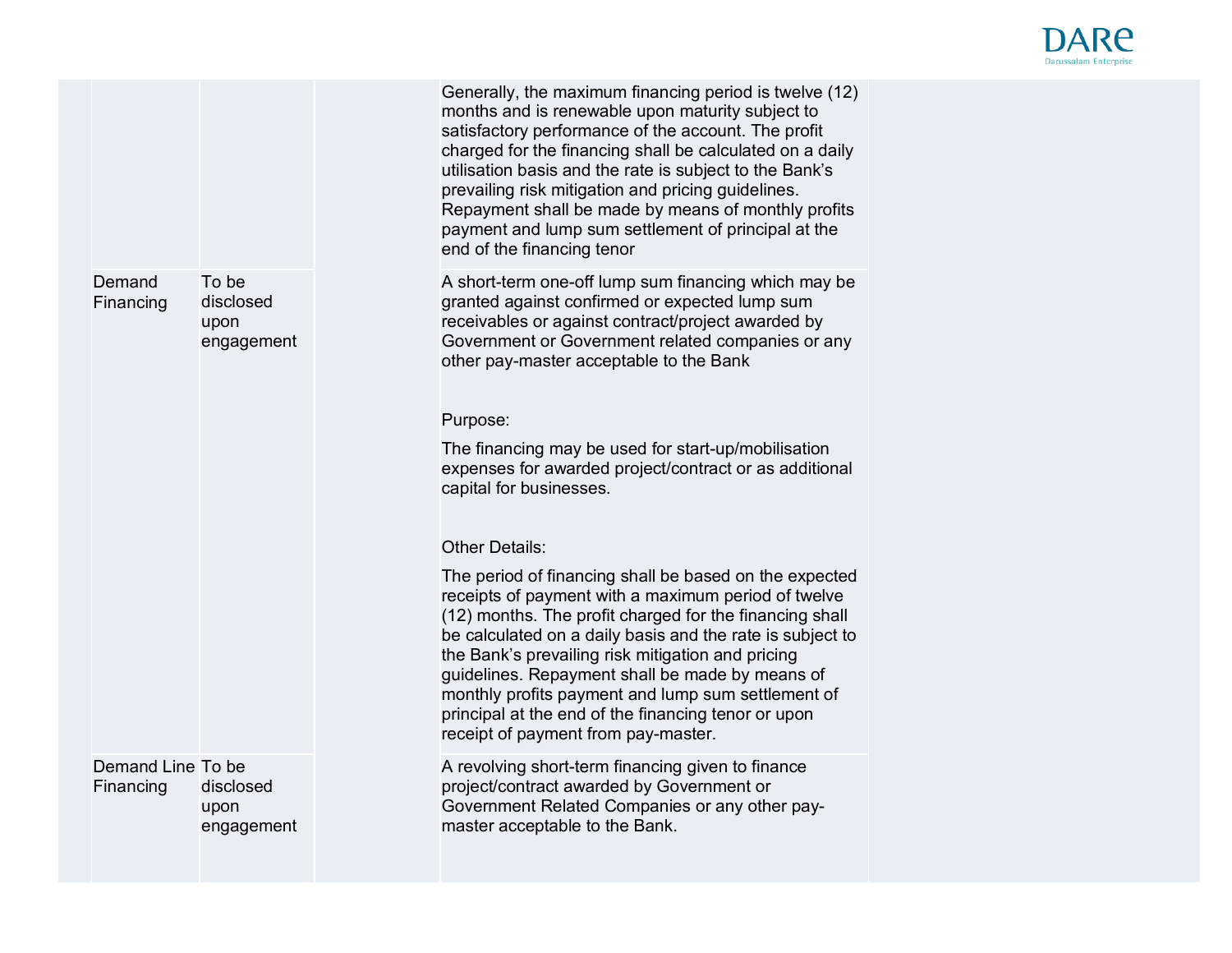

## Purpose:

This financing provides standby fund for companies to pay for overhead expenses, operation expenses and the like while awaiting payment.

## Other Details:

Benefit of the financing is on a draw-down basis made against certified/confirmed claims or receivables and the tenor shall be based on the expected timing of receipt of payment. The amount of draw-down shall be based on a pre-agreed percentage (up to a maximum of 80% of claims or receivables amount). The period of financing is normally adjusted to suit the duration of project/contract with maximum of period of twelve (12) months. The financing may be renewed upon expiry subject to satisfactory performance of the account.

The profit charged for the financing shall be calculated on a daily based on outstanding utilised balance and the rate is subject to the Bank's prevailing risk mitigation and pricing Repayment shall be made by means of monthly profits payment and lump sum settlement of principal at the end of the financing tenor or full settlement upon receipt of payment for which the drawdown is made whichever is earlier.

This financing may be granted for short, medium or long term period depending on the company's requirement and capacity to pay

## Purpose:

The financing offers funding for acquisition of business assets (e.g. equipment, machineries & commercial property), purchase of stocks, minor renovation works, refinancing of assets and facilitate other business requirements.

Term Financing To be disclosed upon engagement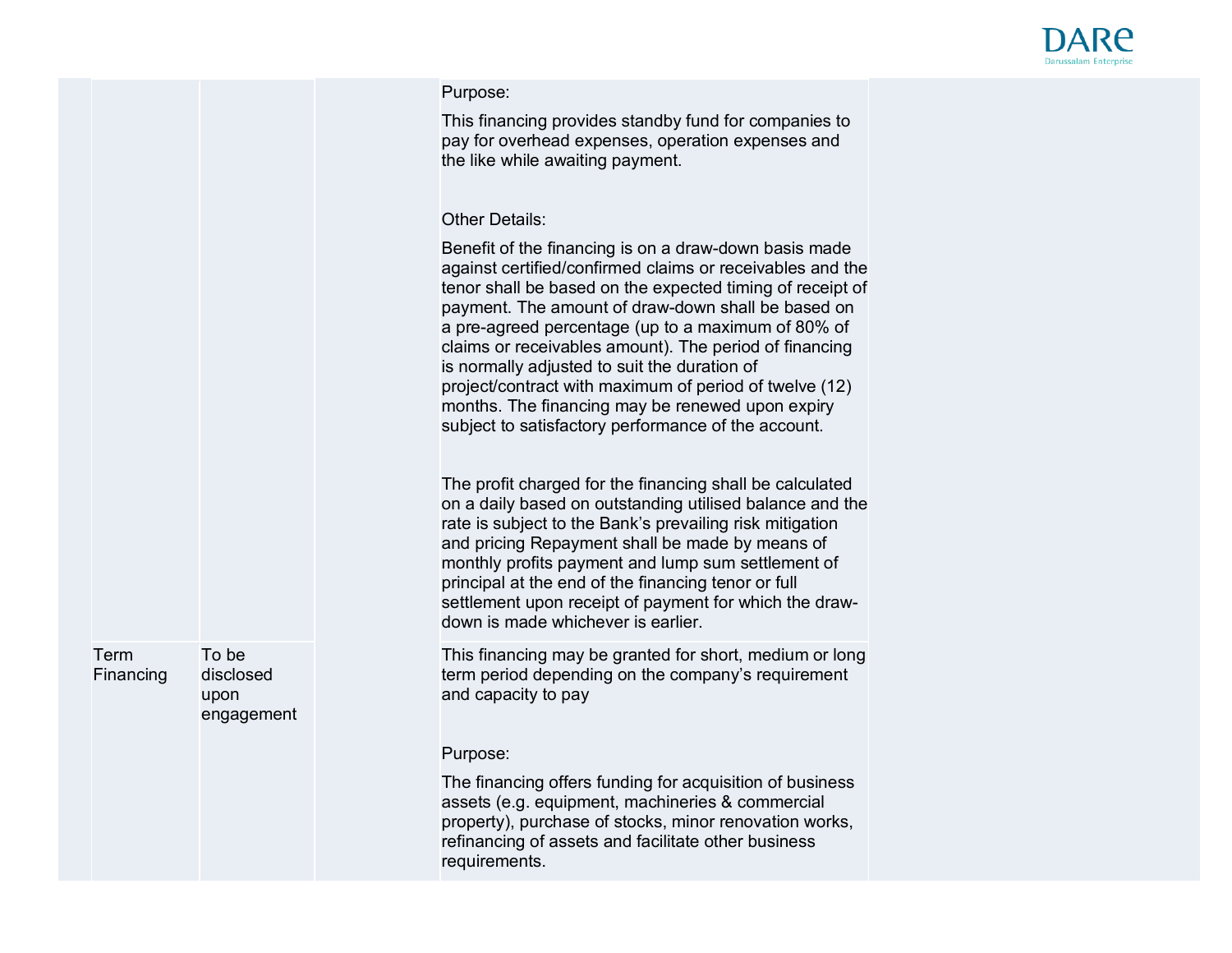

|                          |                                          | <b>Other Details:</b>                                                                                                                                                                                                                                                                                                                                                                                                  |
|--------------------------|------------------------------------------|------------------------------------------------------------------------------------------------------------------------------------------------------------------------------------------------------------------------------------------------------------------------------------------------------------------------------------------------------------------------------------------------------------------------|
|                          |                                          | Generally, the financing period range between twelve<br>(12) months to a maximum of eighty-four (84) months.<br>The profit charged for the financing shall be calculated<br>based on a monthly reducing balance and the rate is<br>subject to the Bank's prevailing risk mitigation and<br>pricing guidelines. Repayment shall be in the form of<br>equal monthly installments made throughout the<br>financing tenor. |
| <b>Bank</b><br>Guarantee | To be<br>disclosed<br>upon<br>engagement | Various types of guarantees issued to suit various<br>contractual purposes, requirements and needs. They<br>are: Bid Bond, Performance Bond, Payment Guarantee,<br>Security Deposit for Labour Quota                                                                                                                                                                                                                   |
|                          |                                          | Purpose:                                                                                                                                                                                                                                                                                                                                                                                                               |
|                          |                                          | To indemnify and pay an agreed sum of monies to a<br>principal (as the beneficiary) in case of default in<br>fulfillment of contractual obligation by the Bank's<br>customer through an irrevocable written undertaking<br>issued by the Bank                                                                                                                                                                          |
|                          |                                          | <b>Other Details:</b>                                                                                                                                                                                                                                                                                                                                                                                                  |
|                          |                                          | The period of cover is normally in accordance to the<br>contract agreement and/or requirement of the<br>beneficiary. The Bank will be charging a fee for the<br>issuance of the guarantee calculated based on the<br>amount of guarantee and period of cover and the rate is<br>subject to the Bank's prevailing risks mitigation and<br>pricing guideline.                                                            |
| Trade                    | To be                                    | Letter of Credit:                                                                                                                                                                                                                                                                                                                                                                                                      |
| Financing                | disclosed<br>upon                        | Wakalah Contract (Agent):                                                                                                                                                                                                                                                                                                                                                                                              |
|                          | engagement                               | The Bank act as a purchasing agent on behalf of the<br>buyer/applicant who will place deposit to the full amount                                                                                                                                                                                                                                                                                                       |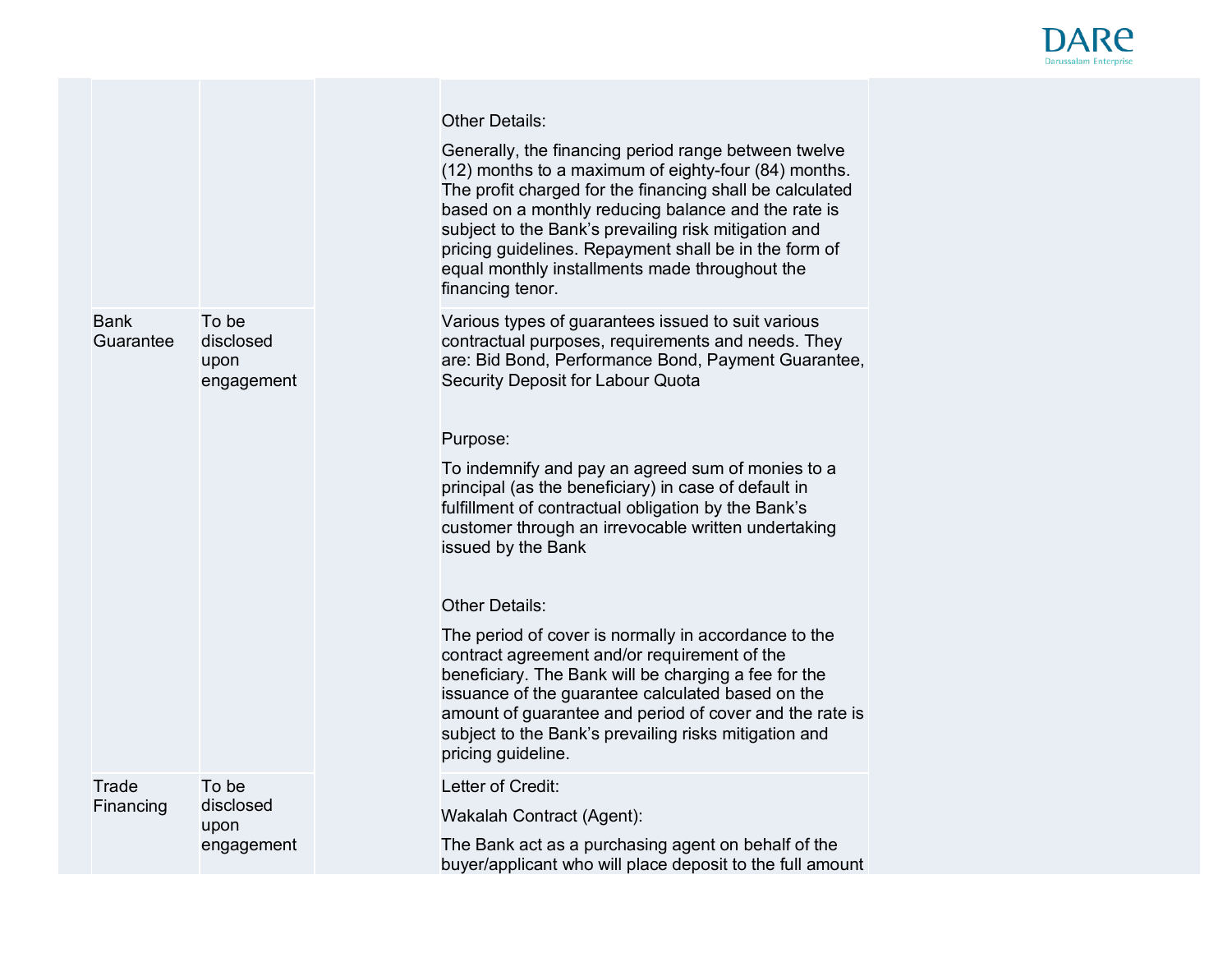

of goods to be purchased. The Bank will establish Letter of Credit and remits the payments to the seller/beneficiary utilizing the deposit made by the buyer/applicant

Murabaha Contract (Deferred Lump Sum-Sale)

The Bank acts as the financier for the buyer/applicant who is appointed as purchasing agent for the goods on behalf of the Bank. The Bank will establish Letter of Credit and remit the payment to the seller/beneficiary using the Bank's own funds. The Bank will then sell the goods to the buyer/applicant at a sale price comprising of the cost and profit margin. The Bank will allow the buyer/applicant a deferred payment term for the settlement of the purchase under LC Murabaha arrangement (Trust Receipt)

|    |                                                       |                                          |                                              | <b>Collection Bills:</b>                                                                                                                                                                                                                                                                                                                                                                                                     |                                     |
|----|-------------------------------------------------------|------------------------------------------|----------------------------------------------|------------------------------------------------------------------------------------------------------------------------------------------------------------------------------------------------------------------------------------------------------------------------------------------------------------------------------------------------------------------------------------------------------------------------------|-------------------------------------|
|    |                                                       |                                          |                                              | This is a financing product offered as other alternative to<br>Letter of Credit. This financing provides the<br>buyer/importer the means of funding the purchase of<br>raw materials and other trade-able goods locally and/or<br>imported from overseas. For the seller/exporter, the<br>financing offered a means to finance their sales/export<br>of goods on credit term and obtain required cash flow<br>for operation. |                                     |
|    |                                                       |                                          |                                              | <b>Shipping Guarantee:</b>                                                                                                                                                                                                                                                                                                                                                                                                   |                                     |
|    |                                                       |                                          |                                              | This is a facility provided by the Bank which indemnifies<br>and guarantees the shipping company for the release of<br>goods to the buyer/importer in the absence/without<br>presentation of Bill of Lading.                                                                                                                                                                                                                 |                                     |
| 12 | Over draft<br>(Secured by<br>Cash and/or<br>Property) | To be<br>disclosed<br>upon<br>engagement | <b>Standard</b><br>Chartered<br>Brunei (SCB) | For access to quick working capital needs to finance<br>day to day short term cash flow, where repayment is<br>based on the utilization of the overdraft                                                                                                                                                                                                                                                                     | For more info: Link<br>Tel: 2658008 |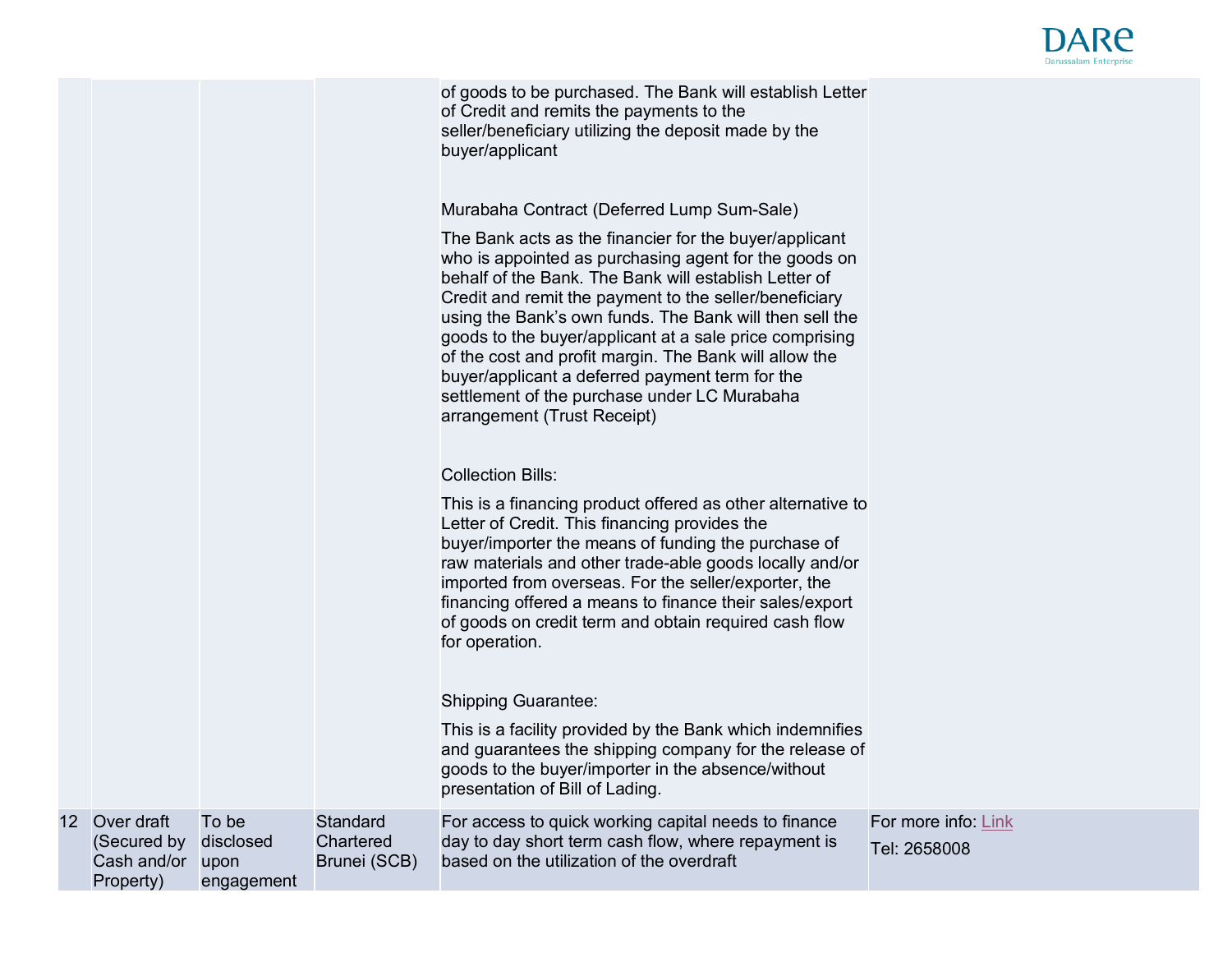

|                                                            |                                          | Eligibility:<br>Minimum three (3) years of business<br>operation<br>Able to provide the latest twelve (12)<br>months of bank statement<br>Able to provide the latest two (2) years of<br>audited financial statements including profit<br>and loss statement and balance sheet                                                                                                                                                                                           |
|------------------------------------------------------------|------------------------------------------|--------------------------------------------------------------------------------------------------------------------------------------------------------------------------------------------------------------------------------------------------------------------------------------------------------------------------------------------------------------------------------------------------------------------------------------------------------------------------|
| <b>Business</b><br>Instalment<br>Loan                      | To be<br>disclosed<br>upon<br>engagement | A short term loan with up to three (3) years tenor to fit<br>the business financing needs with fixed instalments<br>Eligibility:<br>Minimum three (3) years of business<br>operation<br>Able to provide the latest twelve (12)<br>months of bank statement<br>Able to provide the latest two (2) years of<br>audited financial statements including profit<br>and loss statement and balance sheet                                                                       |
| Property<br><b>Term Loan</b>                               | To be<br>disclosed<br>upon<br>engagement | Loans used for the purchase or construction of<br>commercial and residential properties. May also be<br>used for refinancing of properties. Repayment is based<br>on fixed instalments<br>Eligibility:<br>Minimum three (3) years of business<br>operation<br>Able to provide the latest twelve (12)<br>months of bank statement<br>Able to provide the latest two (2) years of<br>audited financial statements including profit<br>and loss statement and balance sheet |
| Trade<br>Working<br>Capital i.e.<br>Banker's<br>Guarantee, | To be<br>disclosed<br>upon<br>engagement | Working capital needs for the purpose of financing trade<br>facilities<br>Eligibility:<br>Minimum three (3) years of business<br>operation                                                                                                                                                                                                                                                                                                                               |